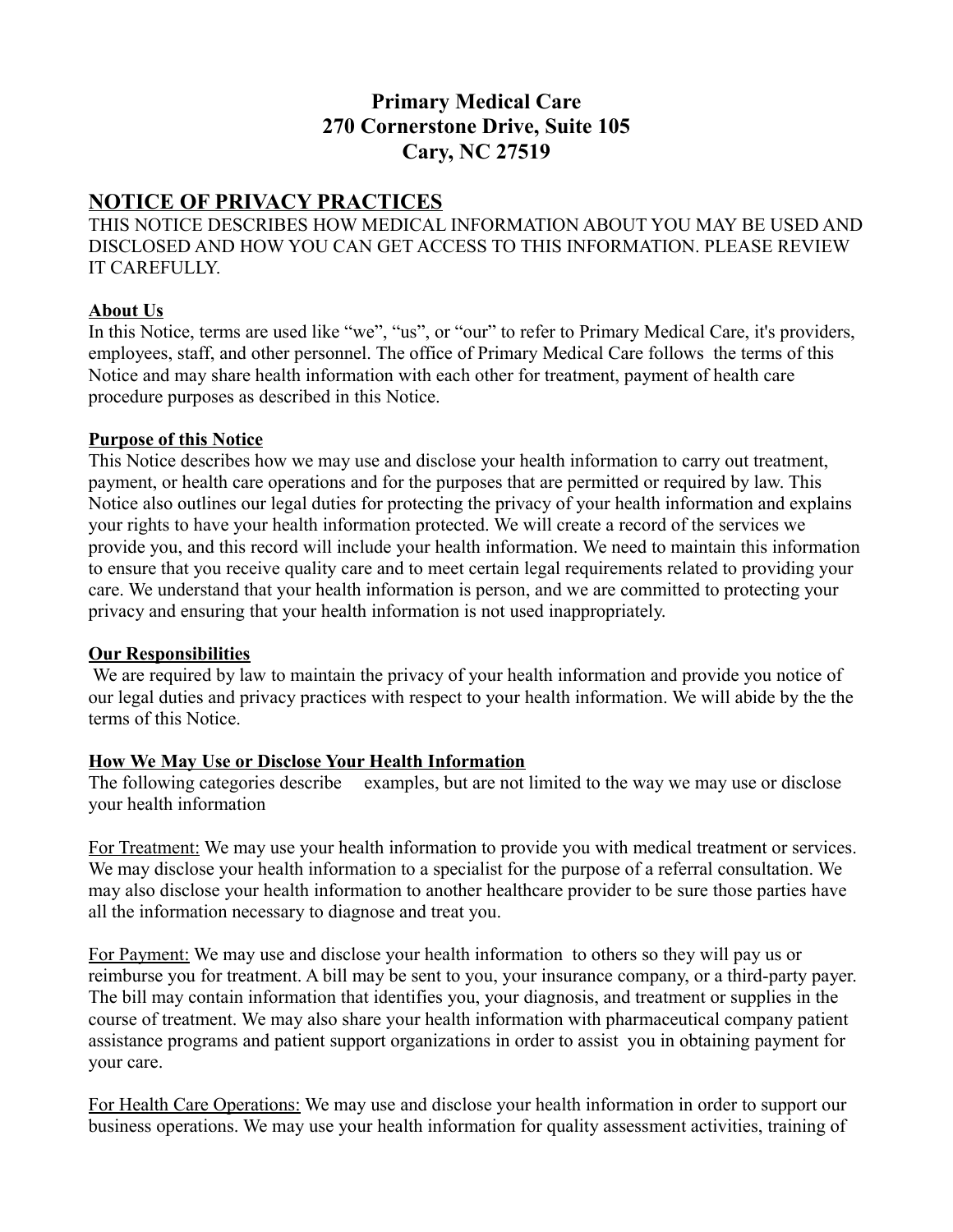medical and nursing students, necessary credentialing, and for other essential activities.

We ask you to sign your name to a sign-in sheet at the registration desk and we may call your name in the waiting room when we call you for an appointment.

Appointment Reminders: We may use and disclose your health information in order to contact you and remind you of an upcoming appointment for treatment or health care services.

Individuals Involved in Your Care or Payment of Your Care: Information about your condition or treatment may be released to a family member or friend who is involved in your medical care or who helps pay for your care. **Any individuals who can be advised of your care should be indicated on your HIPAA Confidentiality and Privacy Form.**

We are also allowed by law to use and disclose your health information when required to do so by federal, state, or local law. Below is a list of categories that are examples of how your information may be used.

*Public Health –* For public health purposes to a public health authority or to a person who is at risk of contracting or spreading your disease.

*Health Oversight Activites –* To a health oversight agency for activities authorized by law, such as adults, investigations, and inspections.

*Law Enforcement –* For law enforcement purposes, such as pertaining to victims of a crime or to prevent a crime.

*Abuse or Neglect –* To an appropriate authority to report child abuse or neglect, or if we believe that you have been the victim of abuse, neglect, or domestic violence.

*Serious Threat to Health and Safety*

*Judicial and Administrative Proceedings –* In the course of legal proceedings.

*Workers' Compensation –* To comply with workers' compensation laws.

*Coroners, Funeral Directors, and Organ Donation –* For the coroner, medical examiner, or funeral director to preform duties authorized by law and for organ donation purposes.

*Soldiers, Inmates, and National Security –* to military supervisors of Armed Forces personnel or to custodians of inmates as necessary. Preserving national security may also necessitate disclosure of protected health information.

*Food & Drug Administration –* As required by the Food & Drug Administration to track products. *Compliance –* To the Department of Health and Human Services to investigate our compliance.

### **Other Uses and Disclosure of Your Health Information**

Other uses and disclosures of your health information are not covered by this Notice and will be made only with your authorization. If you authorize us to use or disclose your health information, you may revoke that authorization, in writing, at any time.

### **Your Rights Regarding Your Health Information**

You have the following rights regarding health information we maintain on you:

**Right to Request Restriction –** You have the right to request restrictions on how we use and disclose your health information. To request such restrictions, **you must make your request in writing and submit to Privacy Official, c/o Primary Medical Care, 270 Cornerstone Drive, Suite 105, Cary, NC 27519.**